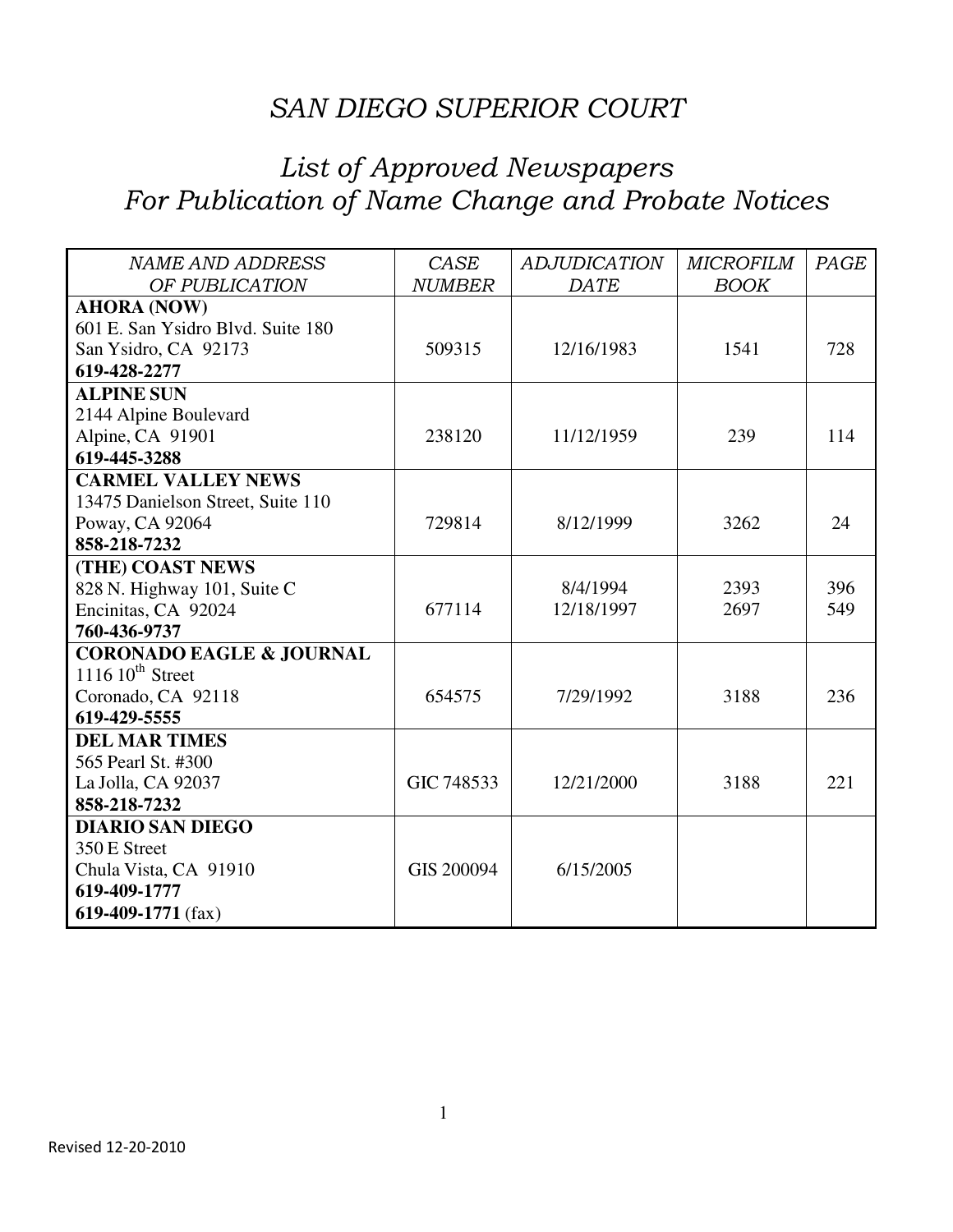| <b>NAME AND ADDRESS</b>           | <b>CASE</b>   | <b>ADJUDICATION</b> | <b>MICROFILM</b> | PAGE |
|-----------------------------------|---------------|---------------------|------------------|------|
| OF PUBLICATION                    | <b>NUMBER</b> | DATE                | <b>BOOK</b>      |      |
| <b>EAST COUNTY CALIFORNIAN</b>    |               |                     |                  |      |
| 119 N. Magnolia Avenue            |               |                     |                  |      |
| El Cajon, CA 92020                | 629341        | 11/21/1990          | 2040             | 15   |
| 619-441-0400                      |               |                     |                  |      |
| <b>EAST COUNTY GAZETTE</b>        |               |                     |                  |      |
| 1130 Broadway                     |               |                     |                  |      |
| El Cajon, CA 92021                | GIE 030790    | 3/13/2006           |                  |      |
| 619-444-5774                      |               |                     |                  |      |
| 619-444-5779 (fax)                |               |                     |                  |      |
| <b>HEARTLAND NEWS</b>             |               |                     |                  |      |
| 11337 Moreno Avenue               |               |                     |                  |      |
| Lakeside, CA 92040                | 234901        | 6/9/1992            | 346              | 43   |
| 619-390-1662                      |               |                     |                  |      |
| <b>HISPANOS UNIDOS</b>            |               |                     |                  |      |
| 411 W. Ninth Avenue               |               |                     |                  |      |
| Escondido, CA 92025               | N61971        | 2/24/1994           | 2356             | 201  |
| 760-740-9561                      |               |                     |                  |      |
| <b>IMPERIAL BEACH EAGLE &amp;</b> |               |                     |                  |      |
| <b>TIMES</b>                      |               |                     |                  |      |
| 1223 Palm Avenue                  | 644454        | 12/10/1991          | 2138             | 312  |
| Imperial Beach, CA 91932          |               |                     |                  |      |
| 619-429-5555                      |               |                     |                  |      |
| <b>JULIAN NEWS</b>                |               |                     |                  |      |
| P.O. Box 639                      |               |                     |                  |      |
| Julian, CA 92036                  | 577843        | 2/9/1987            | 1737             | 136  |
| 760-765-2231                      |               |                     |                  |      |
| <b>LA JOLLA LIGHT</b>             |               |                     |                  |      |
| 565 Pearl Street, Suite 300       |               |                     |                  |      |
| La Jolla, CA 92037                | 80376         | 4/1/1935            | 97               | 150  |
| 858-218-7232                      |               |                     |                  |      |
| <b>LA JOLLA VILLAGE NEWS</b>      |               |                     |                  |      |
| 4645 Cass Street                  |               |                     |                  |      |
| San Diego, CA 92109               | GIC 791558    | 8/22/2002           | 3188             | 228  |
| 858-270-3103                      |               |                     |                  |      |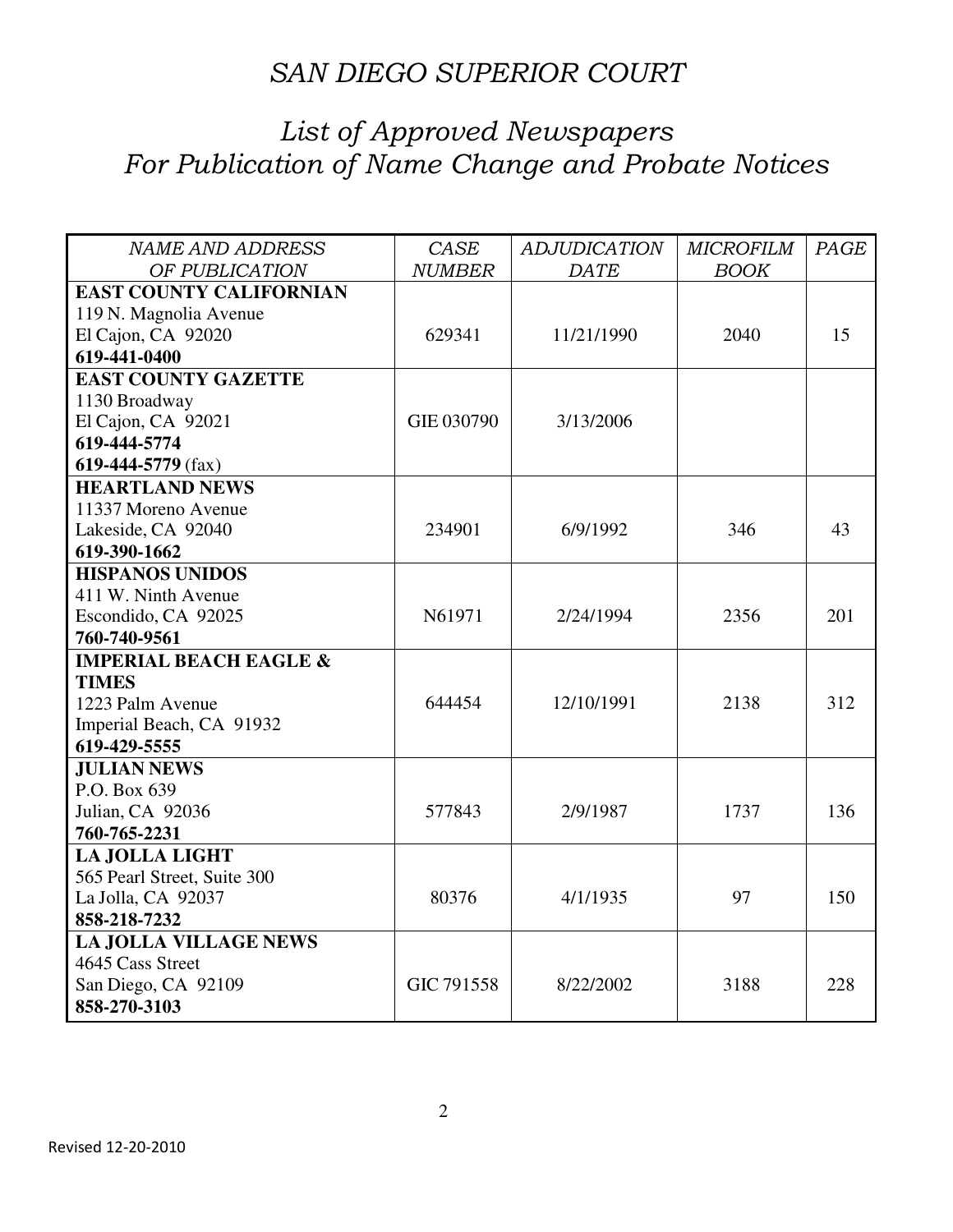| <b>NAME AND ADDRESS</b>           | CASE          | <b>ADJUDICATION</b> | <b>MICROFILM</b> | PAGE |
|-----------------------------------|---------------|---------------------|------------------|------|
| OF PUBLICATION                    | <b>NUMBER</b> | DATE                | <b>BOOK</b>      |      |
| <b>LA PRENSA</b>                  |               |                     |                  |      |
| 651-C Third Ave                   |               |                     |                  |      |
| Chula Vista, CA 91990             | 413745        | 5/9/1978            | 1197             | 276  |
| 619-425-7400                      |               |                     |                  |      |
| <b>MIRA MESA SENTINEL</b>         |               |                     |                  |      |
| 6312 Riverdale Street             |               |                     |                  |      |
| San Diego, CA 92120               | 551247        | 11/21/1985          | 1658             | 156  |
| 619-280-2986                      |               |                     |                  |      |
| <b>NORTH COUNTY SPECTRUM</b>      |               |                     |                  |      |
| 21050 Juniper Suite 211           | N28653        | 9/23/1986           |                  |      |
| Escondido, CA 92025               |               |                     |                  |      |
| 760-747-8911                      |               |                     |                  |      |
| <b>NORTH COUNTY TIMES</b>         |               |                     |                  |      |
| 207 E. Pennsylvania Avenue        |               |                     |                  |      |
| Escondido, CA 92025               | 172172        | 4/23/1952           | 153              | 263  |
| 760-839-3333                      |               |                     |                  |      |
| <b>POWAY NEWS CHIEFTAIN</b>       |               |                     |                  |      |
| 13475 Danielson St #110           |               |                     |                  |      |
| Poway, California 92064           | 226549        | 7/31/1958           | 191              | 139  |
| 858-218-7200                      |               |                     |                  |      |
| <b>RAMONA SENTINEL</b>            |               |                     |                  |      |
| 425-A $10^{th}$ Street            |               |                     |                  |      |
| Ramona, CA 92065                  | 51489         | 4/23/1927           | 71               | 120  |
| 858-218-7232                      |               |                     |                  |      |
| <b>RANCHO BERNARDO NEWS</b>       |               |                     |                  |      |
| <b>JOURNAL</b>                    | 335656        | 8/24/1976           | 1060             | 92   |
| 13475 Danielson St #110           |               |                     |                  |      |
| Poway, California 92064           |               |                     |                  |      |
| 858-218-7200                      |               |                     |                  |      |
| <b>RANCHO SANTA FE REVIEW</b>     |               |                     |                  |      |
| 13475 Danielson Street, Suite 110 | N57709        | 12/21/1992          | 2243             | 119  |
| Poway, CA 92064                   |               |                     |                  |      |
| 858-218-7232                      |               |                     |                  |      |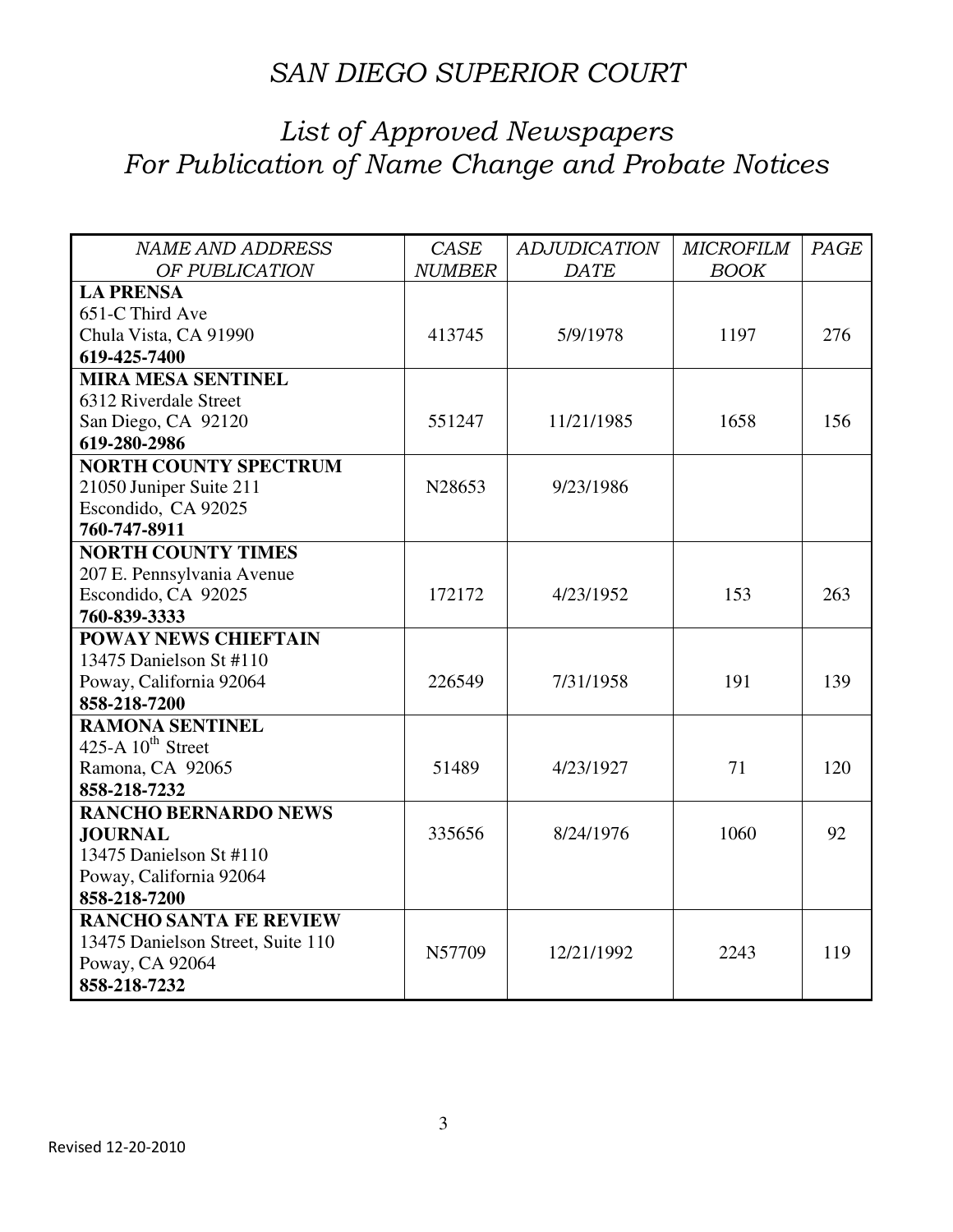| <b>NAME AND ADDRESS</b>             | CASE          | <b>ADJUDICATION</b> | <b>MICROFILM</b> | PAGE |
|-------------------------------------|---------------|---------------------|------------------|------|
| OF PUBLICATION                      | <b>NUMBER</b> | <b>DATE</b>         | <b>BOOK</b>      |      |
| <b>SAN DIEGO BUSINESS JOURNAL</b>   |               |                     |                  |      |
| 4909 Murphy Canyon Road             |               |                     |                  |      |
| San Diego, CA 92123                 | 572404        | 11/14/1986          | 1723             | 121  |
| 858-277-6359                        |               |                     |                  |      |
| <b>SAN DIEGO COMMERCE</b>           |               |                     |                  |      |
| 2652 Fourth Avenue, $2nd$ Floor     |               |                     |                  |      |
| San Diego, CA 92103                 | 321566        | 12/3/1970           | 778              | 227  |
| 619-232-3486                        |               |                     |                  |      |
| <b>SAN DIEGO COUNTY HERALD</b>      |               |                     |                  |      |
| 2057 Alpine Boulevard               |               |                     |                  |      |
| Alpine, CA 91901                    | GIC 778099    | 1/8/2002            | 3188             | 226  |
| 619-445-0374                        |               |                     |                  |      |
| <b>SAN DIEGO DAILY TRANSCRIPT</b>   |               |                     |                  |      |
| 2131 Third Avenue                   | 14894         | 1/25/1909           | 26               | 218  |
| San Diego, CA 92101                 |               | 7/19/1991           | 821              | 432  |
| 619-232-4381                        |               |                     |                  |      |
| SAN DIEGO METROPOLITAN,             |               |                     |                  |      |
| <b>UPTOWN EXAMINER, &amp; DAILY</b> |               |                     |                  |      |
| <b>BUSINESS REPORT</b>              | 281566        | 7/12/1960           | 491              | 151  |
| 3930 Oregon Street                  | GIC 781399    | 5/20/2002           | 3233             | 536  |
| San Diego, CA 92104                 |               |                     |                  |      |
| 619-955-8960                        |               |                     |                  |      |
| 619-955-8962 (Fax)                  |               |                     |                  |      |
| <b>SAN DIEGO MONITOR</b>            |               |                     |                  |      |
| 3570 Olive Street                   | 597963        | 5/23/1988           | 1833             | 123  |
| Lemon Grove, CA 91945               |               |                     |                  |      |
| 619-668-1007                        |               |                     |                  |      |
| <b>SAN DIEGO NEWSLINE</b>           |               |                     |                  |      |
| 2196 Logan Avenue                   |               |                     |                  |      |
| San Diego, CA 92113                 |               |                     |                  |      |
| <b>Mailing Address:</b>             | 410977        | 3/15/1978           | 1152             | 410  |
| P.O. Box 181806                     |               |                     |                  |      |
| Coronado, CA 92178                  |               |                     |                  |      |
| 619-567-7377                        |               |                     |                  |      |
| <b>SAN DIEGO UNION TRIBUNE</b>      |               |                     |                  |      |
| 350 Camino De La Reina              | 169895        | 1/14/1952           | 151              | 616  |
| San Diego, CA 92108                 |               |                     |                  |      |
| 619-299-3131                        |               |                     |                  |      |